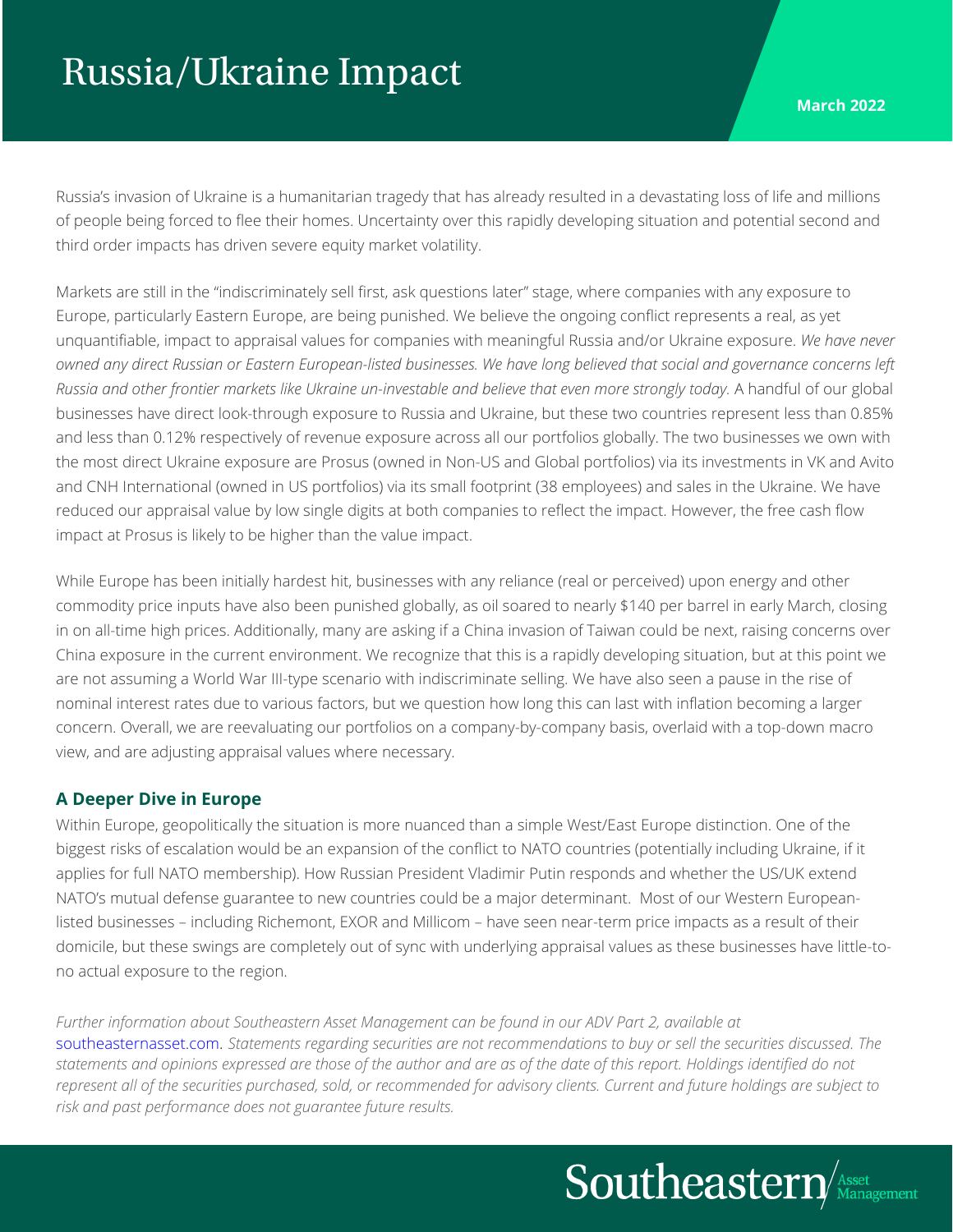Exposure to Russian gas and oil is clearly an issue at both country and company levels. This is not always easy to determine because many western European countries do not buy gas directly from Russia but get it from other European countries who are the direct importers. Clearly a high dependence on energy as an input is a risk in any event, given higher input pricing in a best-case scenario to blackouts in a worst case. Higher energy costs on top of an already inflationary environment are going to impact disposable income at household levels. German specialty chemical company Lanxess (currently held in Non-US, Small-Cap and European portfolios) has the most direct exposure given its reliance upon crude oil and natural gas to produce chemical intermediates, additives, specialty chemicals and plastics, though this exposure is partially offset by its US-based Chemtura business and investments in lithium. We are in touch with the company and other experts within our network to determine the full impact on our long-term appraisal value. Travel stocks such France-headquartered Accor (owned in Non-US, Global and European portfolios) will potentially be impacted by higher jet-fuel pricing and a broadly weaker consumer environment (other holdings Hyatt and MGM are more Americas-focused and will be impacted to a lesser degree but are also selling off, while US-listed global logistics business FedEx – owned in US Large Cap and Global portfolios – will feel the impact of increasing oil prices but has historically had strong pricing power and an ability to pass on those costs to the customer). We have also seen Spanishlisted testing, inspection and certification business Applus (owned in Non-US and European portfolios) trade off since its IDIADA business provides auto inspection services and may face large ticket car purchases being postponed, but any near-term value impact is significantly lower and is expected to be low single digits, plus the higher energy prices should be a positive for that part of its business. Lazard's (owned in Non-US and Small Cap portfolios) stock price has declined as it is exposed to both Emerging Market equities and bonds in its asset management business (but no material exposure directly to Russia/Ukraine) and European M&A in its advisory business, where it is likely there will at least be a pause in deal-making.

Russia is the largest global wheat exporter, and Ukraine is 5th largest. Most European food companies have a high degree of exposure to Ukrainian wheat. A ban on Russian exports, combined with a failure to harvest this year or sow next year in Ukraine, is likely to have a significant impact on European (and global) wheat pricing. Premier Foods (held in Non-US and European portfolios) and Associated British Foods (held in European portfolios) have direct exposure to cereal input costs but have strong pricing power and other businesses that benefit from weaker consumer sentiment and may help offset any near-term impact. Nutritional supplements business Glanbia (held in Non-US, Global and European portfolios) has some exposure to dairy commodity prices, which may continue to serve as a headwind to the business in the near-term. Domino's Pizza Group (held in Non-US and European portfolios) may be impacted by wheat price inputs in the near-term, but DPG sells dough at 60%+ margins and has material pricing power, as wheat is a small part of the overall pizza cost. Tortilla-producer Gruma (held in Non-US, Small-Cap and certain Global portfolios) may also be impacted by grain price volatility, but it does not purchase Ukrainian wheat, and its value skews over 85% to the USA and Mexico.

## **The China/Taiwan Question**

Russia's invasion of Ukraine has sparked much speculation over whether China may follow suit and invade Taiwan. While recognizing that it is a rapidly changing situation, we expect that seeing Europe and the US unify in their sanctions against Russia is a deterrent; therefore, China is likely further away today from making any aggressive move against Taiwan than it was before the Russian invasion. China is heavily exposed to foreign trade and has much more to lose than Russia if the world turned off its access to the global financial system. China's investments in USD and Euro assets and its dependence on exports to the West is huge. Germany has started exporting weapons to Ukraine and boosting